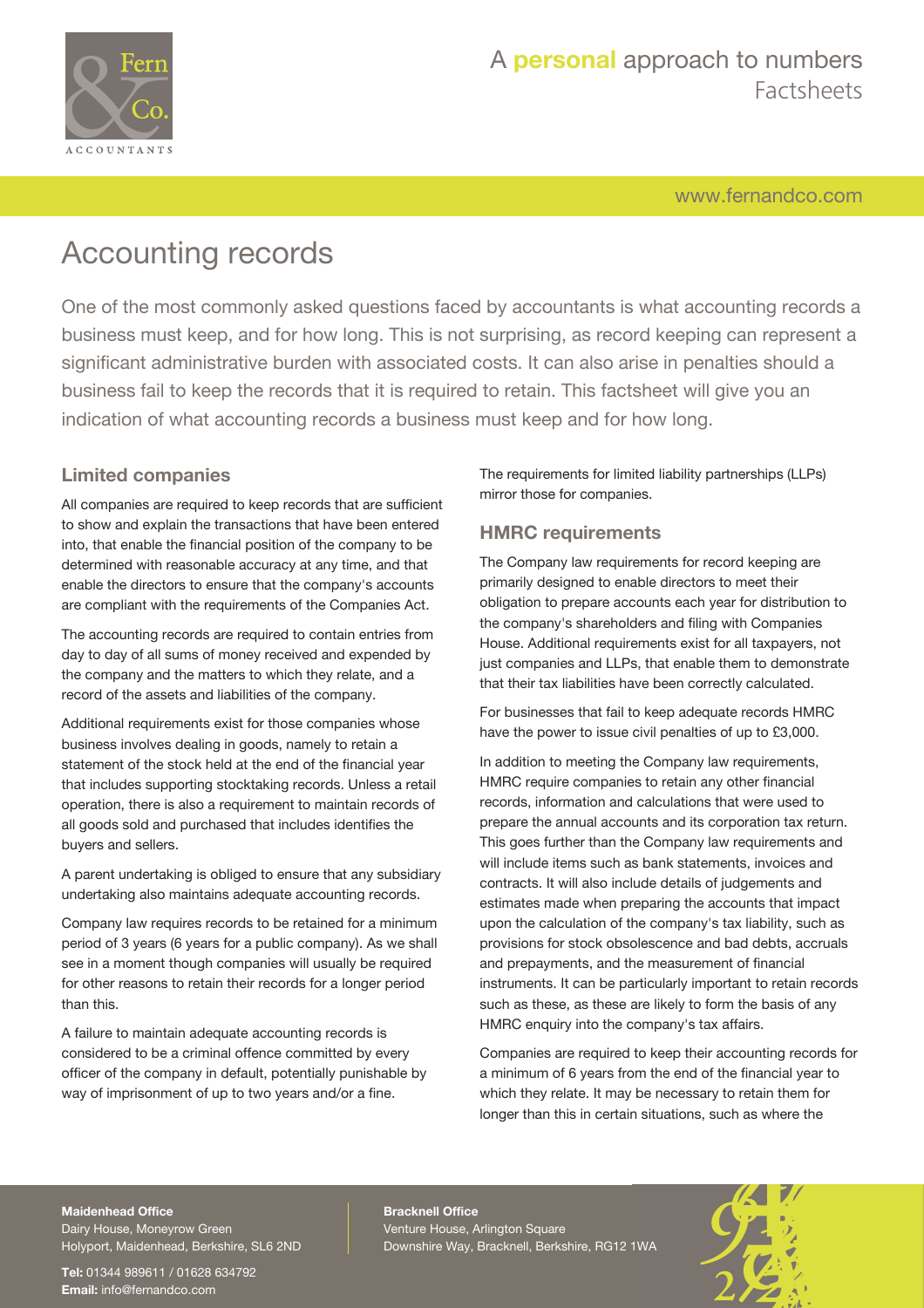

## A **personal** approach to numbers Factsheets

## [www.fernandco.com](http://www.fernandco.com)

company has bought fixed assets that it expects to last more than 6 years, or in respect of transactions that span more than one accounting period. The retention period is also extended when tax returns are filed late or where HMRC has opened an enquiry into a tax return, in which case the records cannot be destroyed until that enquiry has been concluded.

## **Individuals and partnerships**

The requirements for individuals, whether they operate as individuals or in partnership with others, mirror those for companies. The accounting records they are required to retain will be the same, although they are also required to retain records in support of other aspects of their selfassessment tax return such as dividend vouchers or interest statements.

For partnerships the accounting records will be shared by all the partners of the business. A nominated partner should be appointed, and it will be their responsibility for managing the partnership's tax returns and keeping business records.

The period that records need to be retained for differs slightly when compared to companies. Instead they should be kept for at least 5 years after the 31 January submission deadline of the relevant tax year. If the tax return is submitted more than four years after the normal filing deadline, then records must be kept for 15 months after the tax return is filed.

#### **Value Added Tax**

All VAT registered businesses are required to keep records of sales and purchases. This will include the following:

- All invoices issued
- All invoices received
- Self-billing agreements
- Name, address and VAT number of any self-billing suppliers
- Debit or credit notes
- Import and export documents
- Items you cannot reclaim VAT on
- Goods given away of taken from stock for private use
- All zero-rated, reduced or VAT exempt items bought or sold

In addition they must retain a 'VAT account', a separate record of the VAT charged on supplies made and paid on your purchases. The figures in the VAT account are used to complete the VAT return, and it must show the following:

- Total VAT sales
- Total VAT purchases
- The amount of VAT owed to HMRC, or which can be reclaimed
- If the VAT Flat Rate Scheme is being used, the flat rate percentage used and the turnover it applies to
- The VAT on any EU acquisitions (purchases) or dispatches (sales)

The VAT account will also need to record any adjustments made when calculating your VAT liability, for example in respect of partial exemptions calculation or the correction of errors discovered in earlier VAT Returns.

Generally VAT records must be kept for 6 years, although supporting records for bad debt relief claimed is only required to be kept for four years.

Different rules apply to businesses that supply digital services and have signed up for the VAT Mini One Stop Shop (MOSS). Additional records must be kept, and they are required to retain their VAT records for a minimum period of 10 years.

### **Employers**

All employers are required to keep payroll records in support of the amounts paid to staff. This will include the following:

• Amounts paid to employees and the deductions made. As well as PAYE and national insurance this will include student loan repayments, pension contributions, payroll giving donations and child maintenance payments.

#### **Maidenhead Office**

Dairy House, Moneyrow Green Holyport, Maidenhead, Berkshire, SL6 2ND

**Tel:** 01344 989611 / 01628 634792 **Email:** [info@fernandco.com](mailto:info@fernandco.com)

**Bracknell Office** Venture House, Arlington Square Downshire Way, Bracknell, Berkshire, RG12 1WA